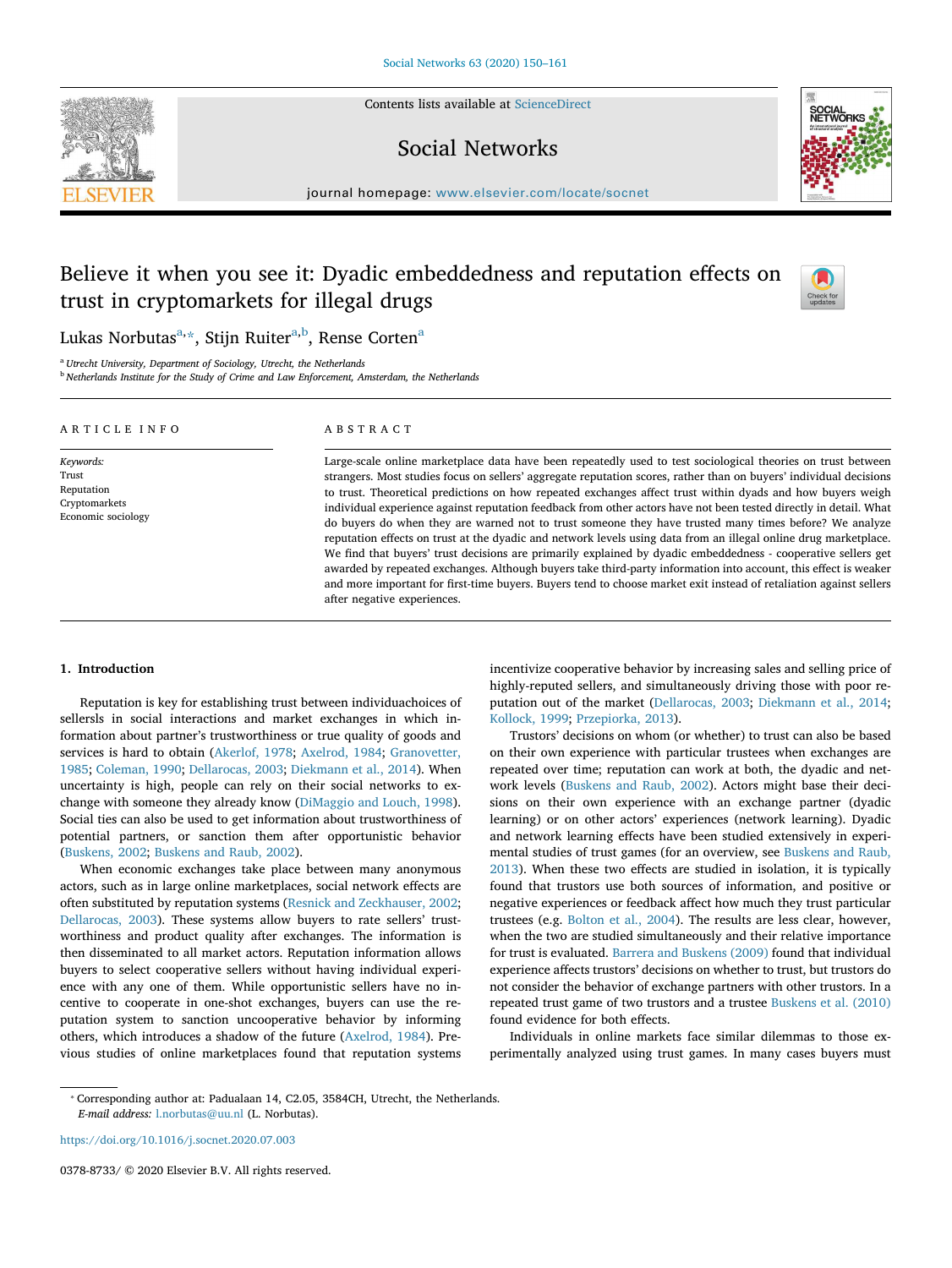evaluate trustworthiness of competing sellers, considering information from their previous exchanges and feedback from other buyers. These environments are therefore convenient to test reputation effects observationally on a large scale. However, previous studies on reputation effects in online marketplaces and sharing economy platforms have rarely distinguished between information at the dyadic and network levels. Studies employing data from eBay (e.g. Kollock, 1999; Resnick and Zeckhauser, 2002; Diekmann et al., 2014), Taobao (e.g. Ye et al., 2013), accommodation- (e.g. Teubner et al., 2017) or meal-sharing platforms (ter Huurne et al., 2018) typically used the seller as the unit of analysis for the effects of aggregated feedback ratings on item prices and volume of sales. Such research designs do not shed light on the actual decision-making process that buyers face and cannot distinguish between dyadic and network learning effects. To the best of our knowledge, there are few studies of online markets that differentiate between third-party feedback and individual experience in their analyses (Przepiorka, 2013; Snijders and Weesie, 2009). Also in these studies, however, buyers' past experience with a seller was used as a proxy for the seller's overall reputation, and the two mechanisms were not studied in detail.

Information that individuals obtain from their own experience can complement or contradict information that they receive from others. What does a buyer do, when other market participants report being scammed by their favorite seller? Does a negative individual experience with a seller get ignored as a misunderstanding if other buyers in the marketplace leave only positive feedback? Answers to these questions can inform theories of dyadic and network learning in repeated exchanges – which effect is stronger when both of them affect actors' decisions at the same time, or how buyers weigh negative against positive evaluations depending on the source of this information. Such questions can only be answered by using a research design that focuses on buyers' decisions rather than sellers' market outcomes.

In this paper we analyze under what conditions buyers' individual experience and reputation information from third parties affect choices of sellers in an online marketplace for illegal drugs. Marketplaces on the Dark Web, or cryptomarkets, are online platforms that enable individual buyers and sellers to exchange in full anonymity by employing an anonymizing internet browser (TOR), cryptocurrencies for transactions and other technical means (Barratt and Aldridge, 2016). In their structure and layout, these websites copy major legal online marketplaces, such as eBay – buyers choose from a list of categorized items that are photographed and described by sellers, including standard

information on price and shipping options (Christin, 2013; see also Fig. 1). Ordered drugs are typically sent to buyers by regular mail and payments are handled in digital currencies. Cryptomarkets, like typical online marketplaces, also use 5-star rating systems, where buyers rate their experience with sellers after exchanges. Previous research shows that reputation has positive effects for sellers' market outcomes, similar to those found in legal online marketplaces (Przepiorka et al., 2017; Hardy and Norgaard, 2016; Duxbury and Haynie, 2018a; 2018b). However, cryptomarkets are mostly used for selling consumable goods – illegal drugs such as cannabis products, cocaine or heroin (Barratt and Aldridge, 2016). As a result, buyers are likely to exchange repeatedly with the same partners (Décary-Hétu and Ouessy-Doré, 2017).

Additionally, cryptomarkets are environments of extreme uncertainty – next to the usual problem of information asymmetry between buyers and sellers, contracts in cryptomarkets are not secured by the legal system, while the actors are at constant risk of being exposed to law enforcement. As a result, these drug marketplaces provide an excellent test bed for studying dyadic and network learning effects on trust simultaneously.

In contrast to previous research on reputation systems in online marketplaces, we focus on buyer choices rather than seller market outcomes. A somewhat similar design that incorporates individual buyers into the analyses was used by Duxbury and Haynie (2018a, 2018b). They found that buyers are more likely to select sellers with generally higher reputation in an ERGM model, although they did not differentiate buyers' prior individual experience with each seller and third-party feedback. Here we aim to reconstruct sets of seller alternatives each buyer had before making a purchase. We then analyze to what extent buyer's previous exchanges with each seller in the set, and each seller's overall market reputation affect buyer's subsequent decision. Having a full snapshot of active buyer profiles, seller profiles, and transactions between them allow us to distinguish between dyadic and network learning effects in a natural empirical setting and shed light on how reputation systems affect individual choices at the micro level.

We analyze data on 10,234 exchanges between 282 sellers and 3192 buyers of drugs over a period of 7 months. We first explore patterns of buyer-seller interactions in an online environment. Secondly, we use a buyer's choice model and construct which sets of alternatives were available for buyers at the time of the transactions to study how buyers' own experience with each available seller and their reputation in the marketplace affect buyers' choices.



Fig. 1. Drug items in the analyzed Abraxas cryptomarket's 'Home' webpage.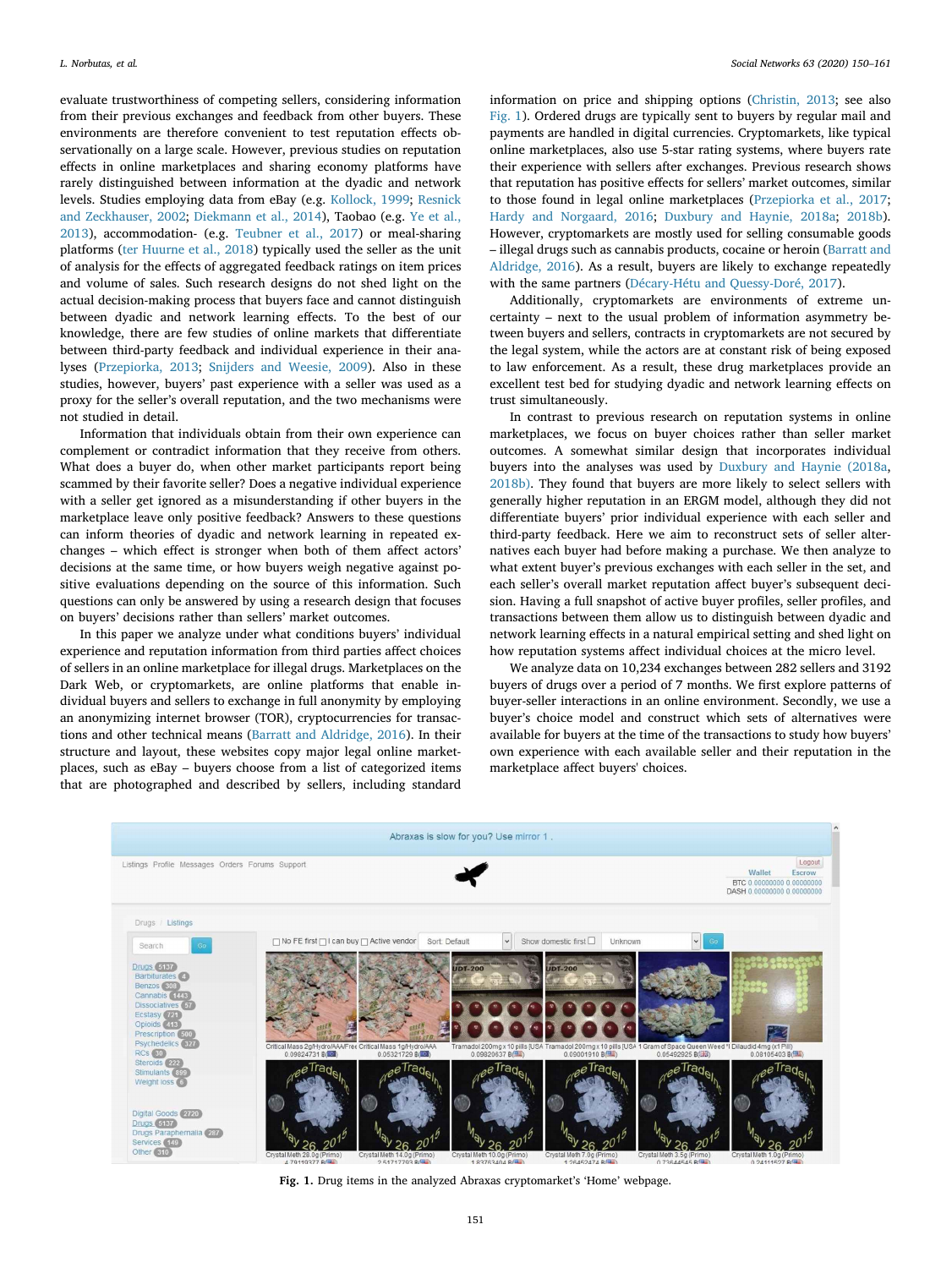#### 2. Theory

#### *2.1. The problem: cryptomarket exchanges and uncertainty*

Cryptomarkets are peer-to-peer market platforms, where drug vendors trade directly with end users, bypassing local distributors and other middle-men that typically operate in offline drug supply chains (Martin, 2014; Barratt and Aldridge, 2016). Although buyers do not know the true identity of their exchange partners, they can identify specific sellers not only from their online nickname, but also from the person-specific encryption keys that sellers use to encrypt and secure their messages (PGP; Broséus et al., 2016). As a result, drug buyers in cryptomarkets can choose to repeatedly exchange with the same seller.

Typically, a cryptomarket exchange between a buyer and a seller has the following structure (see also Christin, 2013). Sellers list the goods they offer, often with textual descriptions, images and other details important for an exchange, such as price and weight. A buyer chooses a listing, contacts the seller directly and transfers money to the seller (or uses an escrow system, see below). The drug is then shipped to the buyer, concealed in a vacuum sealed packages or other type of masking (Aldridge and Askew, 2017).

This structure of exchanges makes buyers vulnerable to opportunistic behavior. Buyers choose a seller and are typically required to trust her with their money before actually receiving the goods. Contracts made in cryptomarkets are not secured by law enforcement, hence there are limited means to enforce them (Martin, 2014; Barratt and Aldridge, 2016). Buyers must also choose based on limited information about the truthfulness and professionalism of the seller, and quality of their goods. In such situations, buyers face high risk of getting a good of inferior quality than advertised, or not receiving the good at all (Aldridge and Askew, 2017). In the worst-case scenario, buyers face the risk of arrest due to seller's negligence<sup>1</sup>.

To reduce asymmetry in information between buyers and sellers, cryptomarkets employ several safety mechanisms. Most cryptomarkets offer escrow systems, which make the marketplace itself a financial intermediary in an exchange between a buyer and a seller (Barratt and Aldridge, 2016; Christin, 2013). Cryptomarkets charge a fixed percent for each transaction, which leads sellers to offer a reduced price for goods in exchange for trading directly without the escrow (i.e. finalizing early; Moeller et al., 2017). Buyers can also abuse the escrow system by claiming they never received the item, which leads some sellers to require a direct transfer of money from the buyer (Morselli et al., 2017; Moeller et al., 2017).

Another mechanism that sustains cooperation is the reputation system, where buyers provide feedback about the seller and the quality of goods (Przepiorka et al., 2017; Kollock, 1993; Resnick and Zeckhauser, 2002). Buyers can observe seller's history of feedback messages, which reduces information asymmetry. Reputation systems allow buyers to make informed decisions not only based on their own trial-and-error process, but also on information from the experience of all other buyers. Sellers with high reputation have been found to sell more drugs for a higher price, compared to their lower-reputed competitors (Hardy and Norgaard, 2015; Przepiorka et al., 2017).

# *2.2. Reputation, embeddedness and learning*

There are several theoretical mechanisms that have been argued to influence actors' trust under uncertainty, when information about partners' trustworthiness can be exchanged in a network of individuals (Buskens, 2002; Buskens and Raub, 2013; Barrera, 2008). In a dyadic exchange between a buyer and a seller, the buyer can control the seller

by retaliating after opportunistic behavior. Assuming that actors exchange repeatedly over a sufficiently long period of time, buyer's retaliation imposes potential future costs of opportunistic behavior on the seller, which incentivizes the seller to cooperate in the present. In an online environment, where identities are not fixed, the seller has an incentive to exit the market after receiving buyer's money and re-enter under a new alias, avoiding buyer's punishment, or simply to look for a new buyer.

Reputation systems provide an incentive for sellers to refrain from opportunistic behavior by embedding buyers and sellers in an information network<sup>2</sup>. Buyers can exchange information about seller's trustworthiness, choose trustworthy sellers and avoid the opportunistic ones. Sellers face a larger cost of leaving the market, because reputation is costly to build and buyers choose sellers based on good reputation (Bolton et al., 2004; Diekmann et al., 2014; Przepiorka et al., 2017). Sellers also receive a larger premium for cooperation, since a good reputation might attract new buyers.

From the buyer's perspective, reputation systems enable network control and learning effects. Since reputation information is disseminated between all market actors, buyers can punish uncooperative sellers by leaving negative feedback. With a reputation system present, buyers can also learn from other buyers' feedback and evaluate trustworthiness of a seller with no individual transaction history. This effect might be especially relevant for buyers entering the market, when no individual experience is present, and other buyers are the only source of information to guide decisions.

Dyadic- and network learning and control effects have been studied in experimental settings, using trust games and survey studies (see Barrera, 2008; Raub and Buskens, 2008; Buskens et al., 2018 for reviews). It is generally found that both repeated dyadic exchanges and embeddedness within a network of information sharing increases trust placed in trustees. Evidence for both control and learning effects have been found, although it is often difficult to disentangle these effects, even in experimental designs (Buskens et al., 2010).

We expect that cryptomarket buyers will not be different and act conditional on own experience and information they retrieve from other buyers via the reputation system. Although we cannot disentangle control and learning effects in this environment, we expect that net of item price and other item properties, buyers will be more (less) likely to choose sellers that they have positive (negative) history of transactions with. We expect them to also be more (less) likely to choose sellers that have positive (negative) reputation based on third-party information.

H1. The likelihood that a buyer chooses a vendor increases (decreases) with the number of successful (unsuccessful) exchanges they had before.

H2. The likelihood that a buyer chooses a vendor increases (decreases) with the number of successful (unsuccessful) exchanges reported by other buyers.

## *2.3. Dyadic vs. Network learning*

Studies that analyzed dyadic and network learning effects simultaneously (e.g. Snijders and Weesie, 2009; Barrera and Buskens, 2009; Barrera and Van den Bunt, 2009; Buskens et al., 2010) often assumed that these two sources of information are complementary. However, in situations where actors exchange repeatedly and also receive information about their partners from third parties, situations might occur in which individual experience contradicts that of other actors (Buskens

<sup>&</sup>lt;sup>1</sup> See, for example: Branwen, G. (2018). DNM-related arrests, 2011-2015 (Updated 08 Jun, 2018). Retrieved 3rd October 2017 from: https://www. gwern.net/DNM-arrests.

<sup>&</sup>lt;sup>2</sup> Note that the network learning theory used throughout the paper does not assume any particular network structural effects. In online markets with a reputation system, information on sellers' past behavior is available to all buyers. It can be argued that buyers are embedded in a fully-connected information network, where everyone can exchange information with everyone else.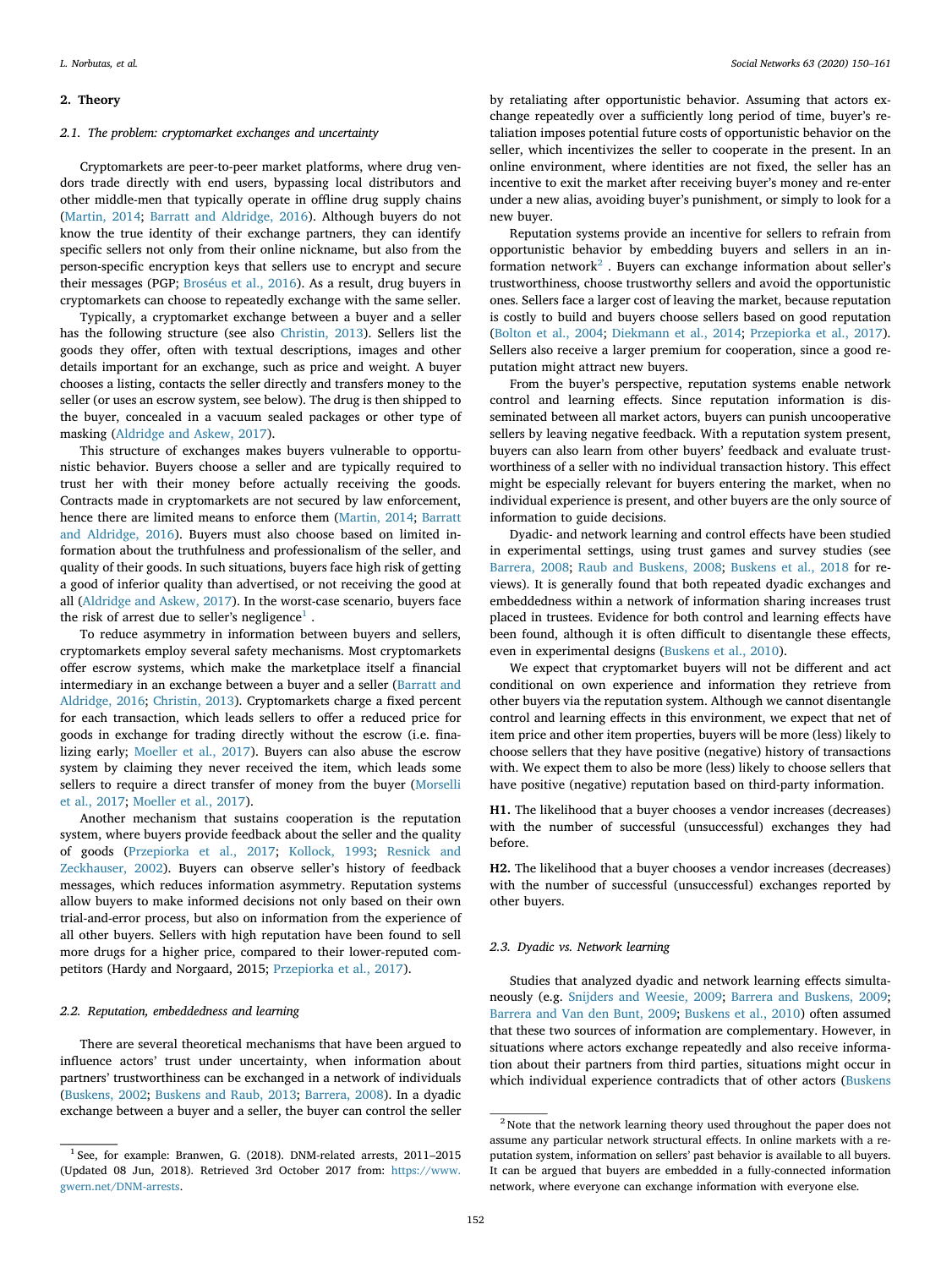et al., 2018). For example, a buyer in a cryptomarket might have to choose whether to trust a seller in a situation, where the seller receives negative ratings from multiple buyers, even though the individual experience with that seller is extensive and only positive. Alternatively, a buyer's trust might be abused by a seller, who is reported to be perfectly trustworthy by other buyers.

There are several theoretical reasons to believe that the two sources of information might not be perfect substitutes for buyers making trust decisions. It has been argued that individual experience is always more salient than information gained from third parties (Granovetter, 1985; Glückler and Armbruster, 2003). Individual experience might have a larger impact on partner's choice because the information is more detailed and accurate. Granovetter (1985) also argued that individual experience is the more important source, because information is cheaper to obtain than network-based experience. The latter argument might not apply in the case of online reputation systems, where information sharing is virtually costless as the reputation system effectively disseminates information on past exchanges to all users.

Noise, on the other hand, might be particularly important in the context of online marketplaces and cryptomarkets in particular (Utz, 2009). Buyer feedback messages in online markets typically contain a numeric score (e.g. 1–5 stars) and, less frequently, a short text comment (Hijikata et al., 2007). Feedback messages might provide insufficient information for a buyer, since they usually refer to a particular aspect of an exchange, like product quality or reliability of the seller, and are therefore hard to summarize when the number of feedback messages and sellers is large (Hijikata et al., 2007; O'Donovan et al., 2007).

Exchanges in illegal marketplaces also contain an additional element of risk for both parties, namely, that goods might be confiscated during the shipping stage (Décary-Hétu et al., 2016; Aldridge and Askew, 2017). Cryptomarket buyers cannot be certain that sellers are not responsible for such events, which would lead to increased prevalence of noise in feedback messages due to uncontrollable exogenous events (Kollock, 1993). As a result, information from other buyers might be considered noisy and less important than individual experience when choosing a seller.

Repeated economic relations might also develop into social bonds, which could diminish the relevance of third-party information (Granovetter, 1985). Individual experience might increase affect towards the person and reduce objectivity when evaluating third-party information (Sorenson and Waguespack, 2006; Lawler, 2001). Although users in online marketplaces are anonymous and the strength of social bonds in online marketplaces could be questioned (Diekmann et al., 2014), buyers and sellers in cryptomarkets frequently engage in non-market related conversations in discussion forums (Munksgaard and Demant, 2016; Barratt and Aldridge, 2016). Sellers' engagement in such discussions that could be considered cheap talk have been found to increase their market outcomes, regardless of their market reputation (Norbutas, 2020).

These theoretical arguments point towards the same prediction, namely, that buyer's individual experience, whether positive or negative, will have a stronger effect on their choice of exchange partners than information from other buyers' feedback.

H3. The effect of buyer's own successful (unsuccessful) experience with a seller on the likelihood of choosing the seller is larger than that of other buyers.

#### *2.4. Negative asymmetry and end-game e*ff*ects*

It has been argued that negative information about an exchange partner has a stronger impact than positive information (Guido and Czapinski, 1990; Taylor, 1991). While positive social relations, such as friendships, develop gradually over time, the strength of negative relationships develop much faster, resulting in quick categorizations of a person as "rival", compared to more detailed ranking of acquaintances and friends based on their closeness (Labianca and Brass, 2006).

Although social and market relations might not necessarily be directly comparable, negative asymmetry has also been observed in online market exchanges. Studies on reputation effects in online marketplaces also show that the impact of negative ratings on buyer's trust is much larger than the trust-building effect of positive ratings (Standifird, 2001; Przepiorka et al., 2017). Although negative ratings are typically rare, they carry much more weight on actors' decisions.

There are also cryptomarket-specific reasons to expect that in the case of negative ratings, third-party feedback might have an additional effect on buyer's choices. Sellers are assumed to act cooperatively if the cost they face for abusing buyer's trust is larger than the expected benefit from future exchanges (Axelrod, 1984; Buskens and Raub, 2008). The number of repeated exchanges with buyers has to be sufficiently high to outweigh the benefits of scamming for the seller. Experimental research shows that in finitely repeated trust games, cooperative behavior of both actors decreases in the last rounds of the game, since trustors (i.e. buyers, in the case of online markets) know that trustees (i.e. sellers) no longer have an incentive to honor trust (e.g. Buskens et al., 2010; Barrera, 2008).

The end-game effect takes place when parties know about the approaching end of the game. In case of online markets, however, buyers can never be sure when a seller might be willing to leave the market. When a seller decides to leave, it becomes beneficial to abuse buyer's trust and take the money, since they no longer face potential costs of such actions. In legal online marketplaces, such seller's behavior is costly due to the threat of legal enforcement. In illegal marketplaces, on the other hand, occurrences of such behavior might be more frequent. Such cases where cryptomarket sellers build up a good reputation and suddenly disappear, also called 'exit scams', have been observed in multiple cryptomarkets (Moeller et al., 2017).

As a result, regardless of a seller's reputation, buyers cannot be certain about the shadow of the future. Negative feedback messages from third parties could be more informative in those cases than individual positive experience in the past, since they can reveal seller's intentions of leaving the market. Therefore, although we expect buyers to primarily be guided by personal experience from past exchanges (see Hypothesis 3), the asymmetry of negative ratings and the shadow of the future might outweigh this effect.

Based on these arguments, we formulate the following hypotheses. First, negative asymmetry implies that negative experience and thirdparty ratings will have a stronger effect on buyer's decisions than positive ones. Second, we expect that negative feedback messages will diminish the positive effect of buyer's positive individual experience with a seller. The increased likelihood of choosing a vendor with whom already successful exchanges were made, will diminish with every negative rating reported by other buyers. Note that we do not expect the effect of buyer's negative past transactions with a seller to be moderated by positive third-party ratings, since, based on the salience of personal experience and negative asymmetry arguments, buyer's personal negative experience should be the strongest predictor of buyer choices.

H4. Buyer's unsuccessful past transactions with a seller and negative third-party ratings have a stronger effect on choosing the seller than successful past transactions and positive third-party ratings.

H5. The positive effect of the number of buyer's successful past transactions with a seller on choosing the seller is weaker with the number of negative transactions reported by other buyers.

#### 3. Data and methods

We use a dataset from the cryptomarket "Abraxas", collected by Branwen et al. (2015). The dataset contains semi-daily copies of the marketplace, collected over 7 months, using a website content retrieval package called 'wget'. The dataset and the methodology of data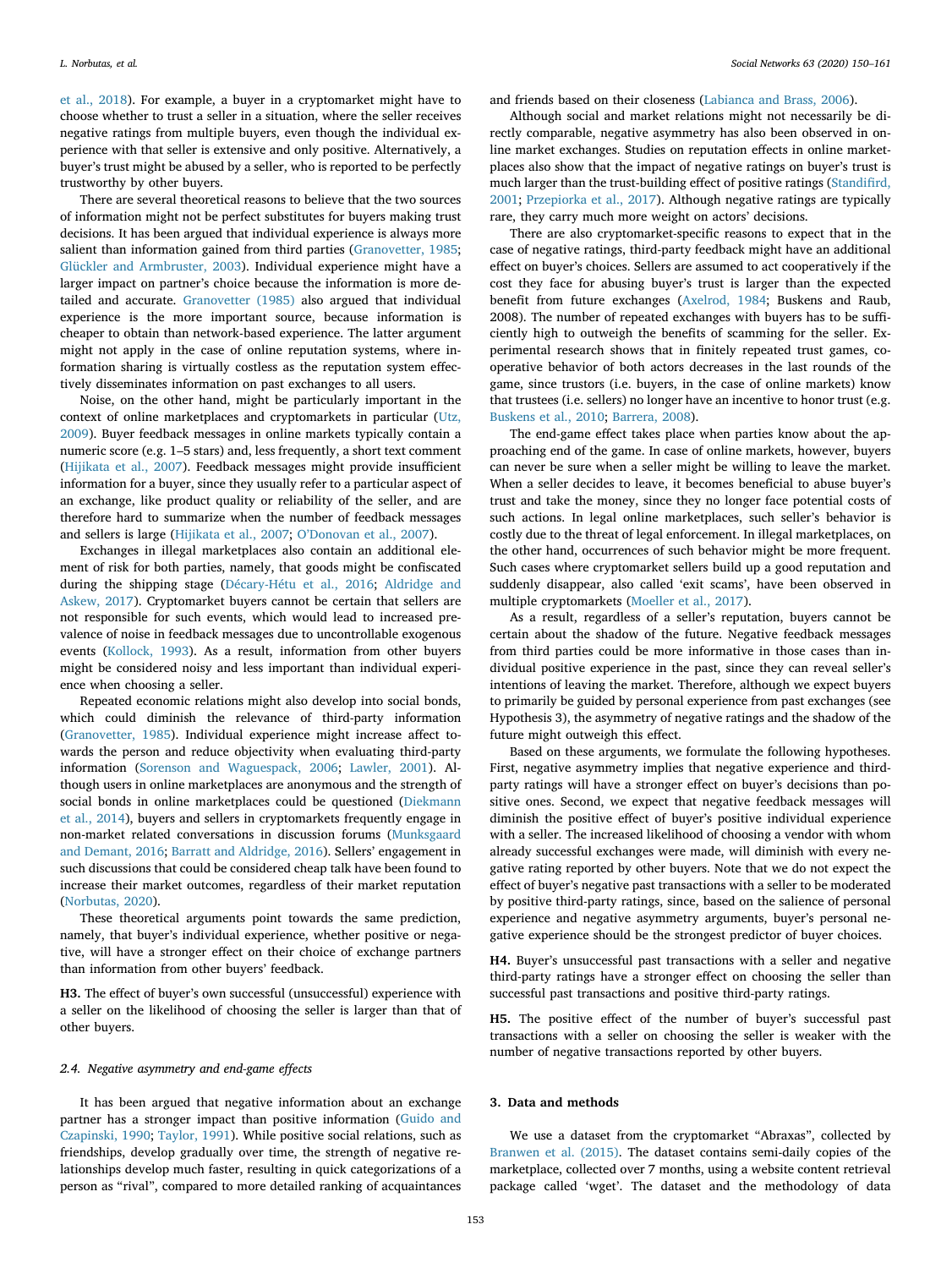collection are available publicly (Branwen et al., 2015). The first copy of the marketplace website in the dataset was collected before the first customer purchase in 2015. The last scrape in the collection is dated approximately 3 months before the marketplace was closed. The marketplace was mostly used for trading illegal drugs (Norbutas, 2018).

The structure of the website resembles that of other major online marketplaces and cryptomarkets (see Fig. 1). Sellers post items on the website, include a picture of the product, a description, price, possible shipping destinations and other information. Buyers can observe the list of items on sale, categorized by the type of drug they contain. A purchase is made by contacting item's seller and transferring the money directly to the seller or via the escrow system. All drug items are sent to buyers using regular postal services. When the package arrives, buyers can leave 0–5 stars rating and a comment about their experience. This information is then instantly published on the website – a list of all item-specific feedback can be observed in the webpage of each drug item; an aggregated list of feedback about all seller's items is provided in sellers' profile pages. An average reputational score of is also displayed next to sellers' nicknames wherever they are displayed.

In total, the data contain 7971 unique items, 463 seller profile pages, 3542 buyer profile pages, and 10,898 feedback messages. We use all items in the "Drugs" category to ensure comparability in our analyses. Excluded items contain digital goods (eBooks, software, etc.), which are difficult to compare to drug items, since digital goods contain no shipping stage and are sent directly to the buyer. After deletion, the dataset contains 79.9 % (6,374/7,971) of all items on Abraxas.

Feedback messages that were edited by the buyers were deleted, keeping only the most recent feedback message for every transaction. We do not expect this to have any effect on the results, since edits were typically made to add textual comments and were mostly made within 1–2 days after the original message had been posted. Buyers could not see the original messages after they were edited, which makes our final dataset similar to what most buyers were likely to observe on the website. After deletion of feedback messages, the subset contains 84.8 % feedback messages (9,244/10,898), 84.23 % seller profiles (390/ 463) and 90.11 % buyer profiles (3,192/3,542).

Item weights were provided by sellers in the title of each item. Since these data are highly unstandardized, item weights were recoded manually. For some items, weights were not available in the name or the description, resulting in missing values. We excluded these items from our analyses. After this deletion, the subset contains 43.78 % of all items in Abraxas (3,490/7,971) in 10 sub-categories, 53.93 % of seller profiles (259/463), 74.05 % of buyer profiles (2,623/3,542) and 70.17 % of all feedback messages (6,487/10,898).

The statistical models used to test the hypotheses require a dataset that represents buyers' choices at the time of each purchase. We derive this dataset by using details of the items that buyers actually purchased and adding all other items of the same drug type, within 200 % margin of weight that were available online at least 2 days before the date of buyer's purchase. Here we assume that it takes at least 2 days from the time a buyer places an order to the time the buyer receives the good via mail and leaves a feedback message. For example, if a buyer bought 1 g of marijuana on the 15th of June, we assume that a buyer chose from a set of all marijuana items that are 0.5 g–2 g in weight, were posted before 13th of June and last observed after 15th of June. We create these choice sets for every purchase in the data, which results in a nested dataset where item alternatives are nested in choice sets with 1 item actually selected by the buyer per set (see  $Fig. 2$ ). These choice sets are further nested in buyer profiles and represent all transactions they made. Finally, we aggregate the alternatives to the seller-level, since sellers might offer multiple similar items and be over-represented in each set. We excluded 46 sets, where the buyer had only 1 option. The final dataset contains 6441 choice sets (69.68 % of all feedback messages), 181,423 total seller alternatives for 2614 unique buyer profiles and 258 unique seller profiles.

on buyers' feedback messages. Since buyers can only post feedback after a purchase is made, we can be certain that each feedback message corresponds to an exchange. There can be, however, cases where the buyer leaves no feedback message. Previous research on cryptomarket feedback messages found that 88 % of all sales are reported by feedback messages (Aldridge and Décary-Hétu, 2014). We will address this limitation further in the Conclusions section.

Finally, it should be noted that by using buyer choice sets, we assume that buyers have access to (i.e. actually choose from) the entire choice set as we model it. We do not have information about buyer search strategies in online drug marketplaces that could guide our assumptions on limiting the choice sets. We argue that it is not unreasonable to assume that buyers, having the means on the website to filter displayed items based on category, weight and other properties, chose from all the items satisfying the criteria outlined above.

# *3.1. Variables used in the models*

The dependent variable, selected alternative, is a binary variable, indicating which seller alternative was selected by the buyer in each choice set (see also Table 1). Every set contains one selected seller and reflects one transaction in the marketplace (based on feedback messages; see Fig. 2).

Positive and negative individual experience with a seller were measured using the number of 5-star and non-5-star feedback ratings a buyer had awarded a particular seller before the time of exchange. These variables have different values for each seller alternative in the choice sets. If a buyer never had an exchange with a seller, both variables are equal to 0. We use 0–4 stars as a measure of negative experience, since reputation scores in online marketplaces, including cryptomarkets, tend to be extremely highly skewed with few ratings below 5 stars (Przepiorka et al., 2017). In the subset used in the analyses, 5-star ratings account for 96.12 % of all feedback messages, while 0–4 star ratings account for 0.7–1.3 % of feedback messages each. This suggests that ratings below the maximum value are posted in extraordinary cases. It also shows that sellers' average rating scores might not be helpful for buyers to differentiate sellers' quality, especially when the number of seller's total sales is high and the impact of each additional sub-5-star rating on the average reputation score decreases. The number of 0–4 star ratings could therefore be considered an indicator of buyers' negative experiences, regardless of the actual number of stars awarded. We test sensitivity of the results to different measurements in the section "Additional analysis".

Positive and negative third-party ratings reflect, respectively, the number of 5-star and non-5-star feedback ratings from all exchanges for each seller alternative, at the time of observation. This variable reflects each seller's market reputation at the time a buyer chose between alternatives. The variable is constructed using all feedback ratings, including items that have been excluded from the analyzed subset  $(N = 10,898$  feedback messages). Since both, buyers' individual experience and third-party ratings, are strongly left-skewed, we use a logtransformed version of the 4 variables. The correlation between positive individual experience and positive third-party ratings is 0.16, while correlation between negative experience and third-party ratings is 0.05.

To control for price differences across alternatives, we used two types of price variables. First, a dummy variable 'lowest price seller' indicates which seller offered the lowest priced item in the choice set. Secondly, we used an "average price (USD)" continuous variable, which indicates the average price of each seller's items in the marketplace at the time of buyer's selection. Since items in cryptomarkets can be sold multiple times, sellers who run out of stock for an item have been found to artificially increase item price (e.g. to 9999\$ per gram) to keep the item visible until they restock and are able to sell again (Décary-Hétu and Paquet-Clouston, 2016). We excluded such "holding" items with artificially high prices when calculating the average price for the "average price (USD)" variable. To account for the fact that such items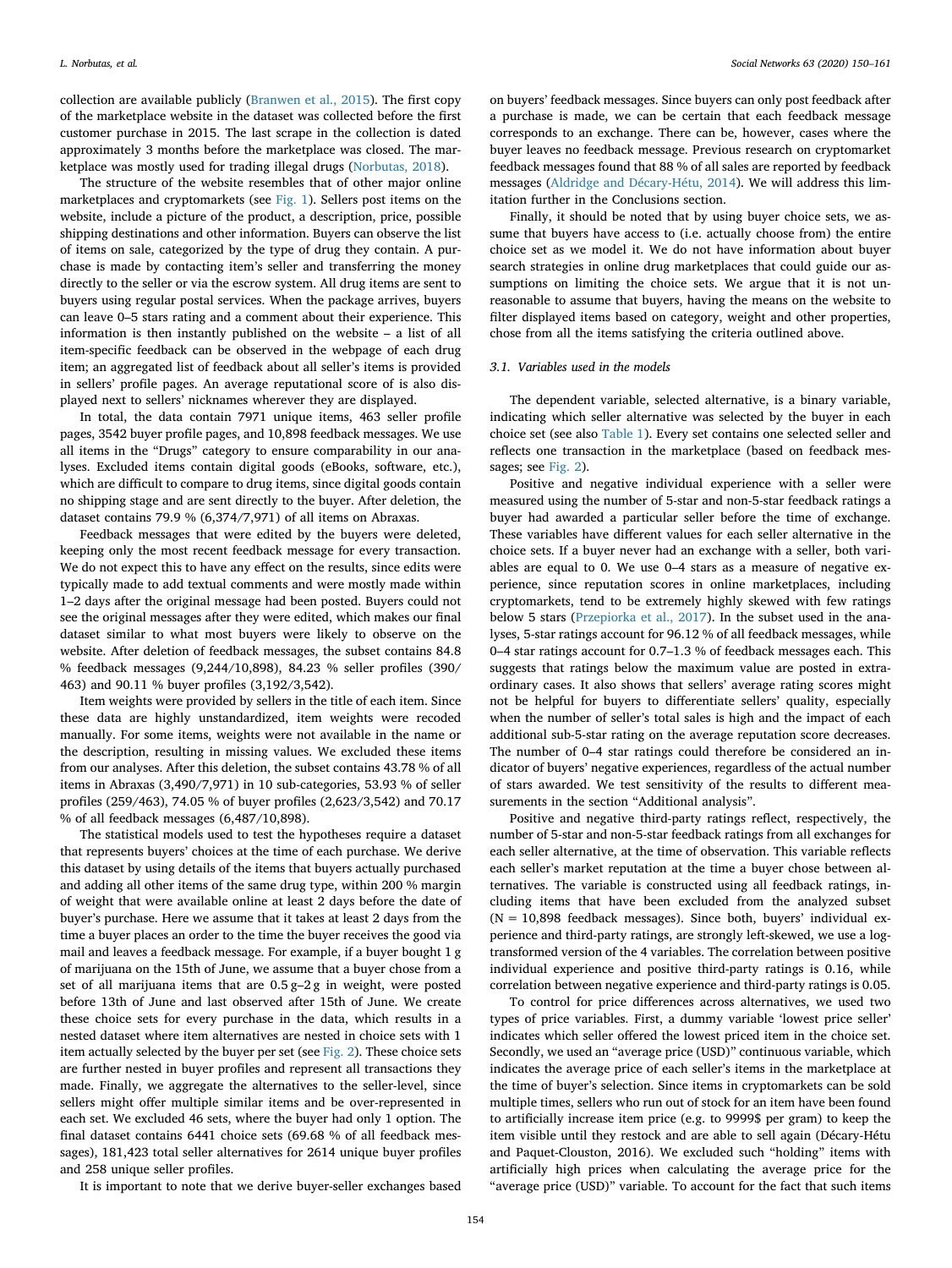# 1. Item-level alternatives

| Selected | Date             | Item weight (g) | Drug type | Seller ID | Choice set | Buyer ID |
|----------|------------------|-----------------|-----------|-----------|------------|----------|
|          | Bought on Feb 18 |                 | Æ.        |           |            |          |
| U.       | Feb 16-Mar 30    | 0.75            | Æ         |           |            |          |
| 0        | Jan 27-Feb 27    | 1.25            | Æ         |           |            |          |
|          | Jan 5-Jul 30     |                 | Æ         |           |            |          |
|          | Bought on Mar 9  |                 |           |           |            |          |
|          | Mar 8 - Jul 26   |                 |           |           |            |          |
|          | Jan 1 - Jul 20   |                 |           |           |            |          |
|          | Feb $20 - Dec 6$ |                 |           |           |            |          |



# 2. Seller-level alternatives

| Buyer ID | Choice set | Seller ID | Selected           |                      |
|----------|------------|-----------|--------------------|----------------------|
|          |            |           |                    | Alternative (seller) |
|          |            |           |                    |                      |
|          |            |           |                    |                      |
|          |            |           |                    |                      |
|          |            |           |                    |                      |
|          |            |           | Dependent variable |                      |

Fig. 2. Structure of the dataset used in the analyses. Choice sets are constructed by selecting similar alternatives for every buyer's purchase (top). Item-level alternatives are then aggregated to the seller level (bottom).

| Table 1 |  |                                          |  |
|---------|--|------------------------------------------|--|
|         |  | Variables used in the regression models. |  |

| Variable                                | N       | Mean (Std. dev) | Min-max        |
|-----------------------------------------|---------|-----------------|----------------|
| Selected alternative                    | 181,423 | 0.035           | 0/1            |
| Positive individual experience          | 181,423 | 0.042(0.45)     | $0 - 29$       |
| Negative individual experience          | 181,423 | 0.0007(0.02)    | $0 - 1$        |
| Positive 3 <sup>rd</sup> -party ratings | 181,423 | 36.626 (72.47)  | $0 - 605$      |
| Negative $3rd$ -party ratings           | 181,423 | 1.000(2.55)     | $0 - 33$       |
| Lowest price per gram                   | 181,423 | 0.021           | 0/1            |
| Average price per gram (USD)            | 181,423 | 34.476 (95.74)  | $0.15 - 22528$ |
| Ships worldwide                         | 181,423 | 0.301           | 0/1            |
| Geographic monopoly (destination)       | 181,423 | 0.048           | 0/1            |
| Geographic monopoly (origin)            | 181,423 | 0.134           | 0/1            |
| Number of seller's items                | 181,423 | 2.840 (3.96)    | $1 - 46$       |
| Number of holding items                 | 181,423 | 0.021(0.15)     | $0 - 2$        |
| N(Buyers)                               | 2614    |                 |                |
| N(Sets)                                 | 6441    |                 |                |
|                                         |         |                 |                |

might still affect buyers' choices via visibility of these items in the website, we included a variable for the "number of holding items" each seller had online in each choice set. A total of 42.14 % choice sets (2714/6441) had at least one seller with holding items posted (2% of all alternatives).

We add dummies for seller's offered shipping destinations, since this might limit buyers' choices ([BLINDED]). We use a dummy variable that represents whether a seller offered shipping Worldwide, or to a limited set of countries (baseline category). 32 % of items that are not shipped worldwide, ship only to European countries, 18 % ship only to EU and 10 % only to Australia. Additional 22 % of items with restricted shipping locations are sent to multiple countries, while about 18 % are being shipped to all but 1 continent.

It is possible that in some cases buyers' choices are constrained by few domestic sellers in a given country. Even if there are competing sellers who offer worldwide shipping, buyers might be unwilling to choose them, because they ship from a distant location, which might increase shipping fees and risk of detection. Since we cannot observe buyers' geographic locations, we use sellers' provided shipping origin

and destination locations to control for geographic constraints. We measure "geographic monopoly - origin" and "geographic monopoly destination" using dummy variables that show whether each seller is the only one shipping to or from a country. Destination monopoly controls for cases where a seller is the only one that offers shipping to a country. Origin monopoly controls for cases where there is only one alternative that ships from a country, regardless of shipping destinations. For example, multiple sellers might offer shipping to Australia, but only one alternative might be shipping from Australia, which would make that alternative much more attractive to Australian buyers.

We control for the number of items each seller had posted online at the time of each exchange, to account for differences in visibility of items. Sellers use different strategies to increase their visibility on the website, such as making multiple listings of the same type with slightly different weights, or posting similar items under different names.

# *3.2. Analytical strategy*

We estimate conditional fixed effects logistic regression model (clogit in Stata; McFadden, 1974) to model the likelihood an alternative is selected. These models treat choice among alternatives as a function of characteristics of the alternatives and not the individual making the choices. The model estimates the likelihood an alternative is selected conditional on other available alternatives in the set. By definition, the model does not esimate effects of buyer-specific predictors (constant across alternatives), since the analysis is done "within" choices by comparing alternatives. We use clustered standard errors to account for correlated standard errors in repeated choices made by the same buyer. A similar model was used in Snijders and Weesie (2009) to analyze a programmer's market.

We estimate 3 models. The first model includes only the first exchange of every buyer in the cryptomarket to estimate the effect of third-party information when buyers have no individual experience. Model 2 uses all remaining exchanges of the buyers (i.e. the second and subsequent exchanges). This is the full model with repeated exchanges and is used to test hypotheses 1−4. Model 3 adds an interaction effect and tests hypothesis 5. Finally, we report sensitivity of the main results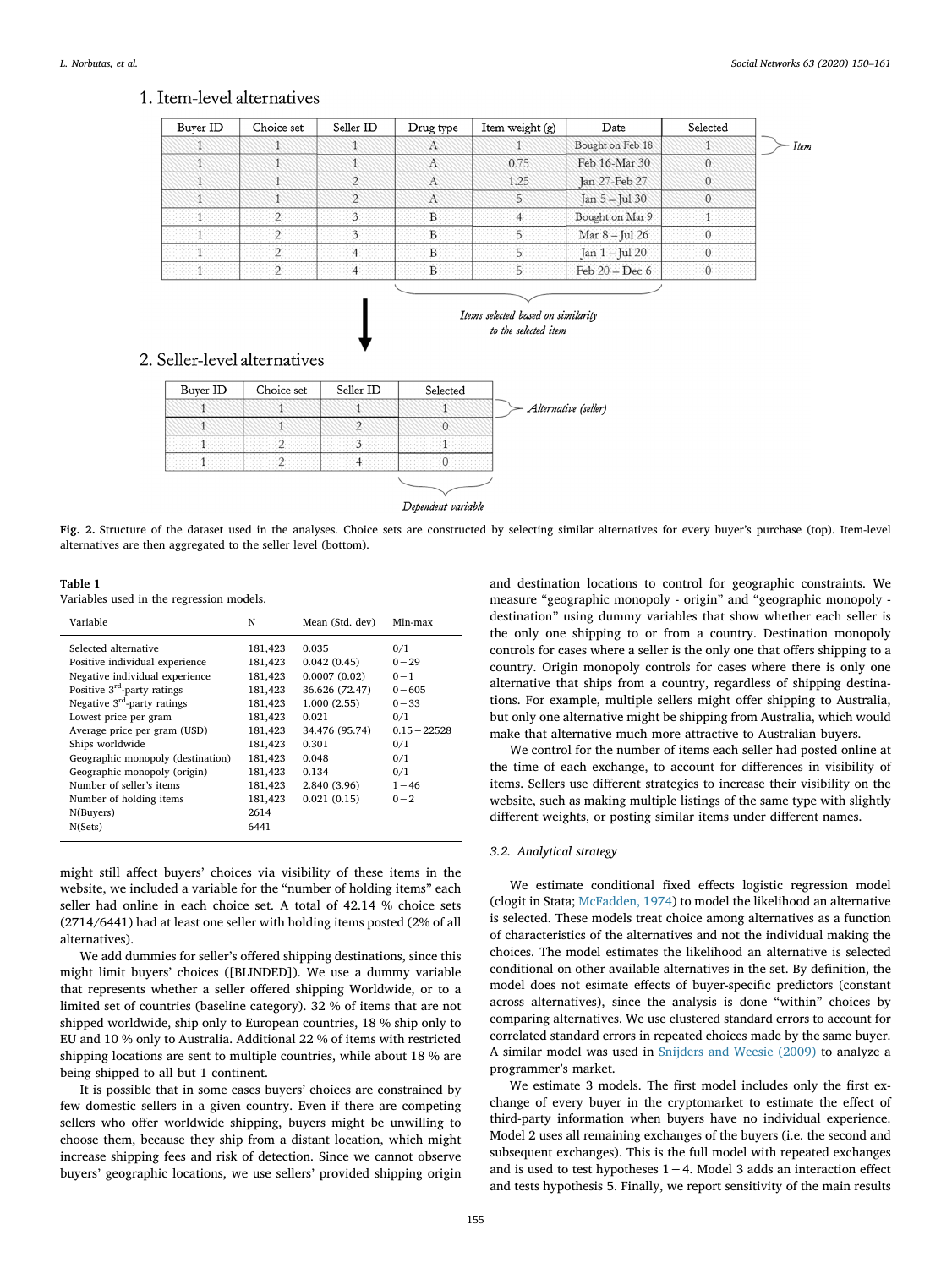

Fig. 3. Cumulative distribution of buyers' repeated exchanges in the marketplace.

to assumptions used throughout the models.

#### 4. Results

# *4.1. Descriptive* fi*ndings*

In this section, we first focus on descriptive results of finalized buyer-seller exchanges, that is, alternatives in the choice sets that were selected by each buyer ( $N = 6441$ ). The results show that 46.22 % of all analyzed transactions (2977/6441) are the first transactions for the buyers (market entrants). Accordingly, more than a half of all exchanges are made by returning buyers (see Fig. 3). Out of the 3464 exchanges that are made by returning buyers, 51.24 % (1775/3464) are made between buyers and sellers who had already exchanged in the past. On average, buyers who made at least two purchases on the market bought from 2.26 sellers and made 65.3 % of their exchanges with a single seller. These figures show a much stronger dyadic embeddedness between buyers and sellers of illegal drugs than found previously in another cryptomarket – on average 15 vendors per buyer and 31 % of exchanges with the most popular vendor (Décary-Hétu and Quessy- Doré, 2017). The difference might be caused by the data used in Décary-Hétu and Quessy- Doré (2017) that contained partially anonymized buyer nicknames. This could have led to an

#### Table 2

Conditional fixed-effects logistic regression models. Buyers' choices of sellers.

underestimation of the number of buyer accounts (i.e. multiple accounts with similar nicknames analyzed as a single account) and an overestimation of the number of sellers per buyer.

Buyers make choices that are almost entirely conditional on positive individual history with that seller. Out of the analyzed 3464 repeated exchanges, only 0.78 % (or 0.42 % of all exchanges) are made with sellers, who buyers have reported having negative experience with in the past, which shows that buyers very rarely come back to a seller after posting negative feedback. This is almost perfectly in line with the expected rational retaliation behavior. In contrast, buyers have up to 29 repeated exchanges with sellers they had positive exchanges with in the past. Interestingly, buyers are likely to repeatedly exchange with the same seller even if the seller has negative ratings reported by other buyers - buyers exchange more than once with sellers that have up to 25 negative ratings reported by other buyers (2.64 negative ratings on average).

In dyads where the same two actors exchange repeatedly  $(N = 1119)$ , 73.64 % of exchanges are made for the same drug type, while in a quarter of these exchanges buyers return to the same seller for a different type of drug. This result indicates that buyers return to sellers not only because of the quality of a specific product, but possibly due to trust in the seller.

The number of seller-alternatives varies substantially across the analyzed choice sets. In the 6441 choice sets, buyers on average choose from 28 different sellers, ranging from 2 to 75 alternatives per set. The number of alternatives varies by drug category due to differences in popularity of these drugs. Buyer purchases of items in the "Weed" category have the largest average number of alternatives (43 alternatives per set), followed by "Cocaine" (26.5 alternatives per set), while choice set sizes in "Ketamine" and "Mushrooms" categories are significantly lower (3.8 and 4.1 seller-alternatives respectively).

Strong embeddedness in buyer-seller dyads cannot be fully explained by a lack of seller alternatives. When making the first exchange, buyers on average select out of 28 seller alternatives. Returning buyers with 1–3 exchanges on average choose out of 13 alternatives. Finally, buyers who have more than 3 exchanges choose from 16 alternatives.

### *4.2. Hypotheses testing*

The results of Model 1 (see Table 2) are based only on buyers' first exchanges and exclude individual experience effects. The results show that the number of positive third-party feedback messages increases the likelihood of a seller to be chosen in a choice set  $(OR = 1.470,$ 

| Independent variables                                                         | Model 1<br>1st exchange | Model 2<br>Full model (all subsequent exchanges) | Model 3<br>Model $2 +$ interaction |
|-------------------------------------------------------------------------------|-------------------------|--------------------------------------------------|------------------------------------|
| Positive individual experience (log)                                          |                         | $33.530**$ (3.24)                                | $44.168**$ (4.93)                  |
| Negative individual experience (log)                                          |                         | 1.391 (0.86)                                     | 1.713 (0.93)                       |
| Positive $3rd$ -party ratings (log)                                           | $1.470**$ (0.02)        | $1.202**$ (0.02)                                 | $1.188**$ (0.02)                   |
| Negative $3rd$ -party ratings (log)                                           | $0.878**$ (0.03)        | 1.047(0.03)                                      | $1.151**$ (0.04)                   |
| Positive individual experience (log) * Negative $3^{rd}$ -party ratings (log) |                         |                                                  | $0.724**$ (0.06)                   |
| Lowest price per gram                                                         | 1.176(0.11)             | $1.368*(0.16)$                                   | $1.367*(0.16)$                     |
| Average price per gram (USD; log)                                             | $0.611**$ (0.03)        | $0.522**$ (0.03)                                 | $0.515**$ (0.03)                   |
| Ships worldwide                                                               | $0.872**$ (0.03)        | 0.980(0.05)                                      | 0.969(0.05)                        |
| Geographic monopoly (origin)                                                  | $0.734**$ (0.05)        | $0.810**$ (0.05)                                 | $0.817**$ (0.05)                   |
| Geographic monopoly (destination)                                             | $1.490**$ (0.10)        | $1.343**$ (0.13)                                 | $1.338**$ (0.13)                   |
| Number of seller's items                                                      | $1.050**$ (0.00)        | $1.033**$ (0.00)                                 | $1.035**$ (0.00)                   |
| Number of holding items                                                       | 0.935(0.13)             | 1.065(0.17)                                      | 1.094(0.17)                        |
| N obs.                                                                        |                         |                                                  |                                    |
| Level 1: Alternatives                                                         | 76,976                  | 104,447                                          | 104,447                            |
| Level 2: Choice sets                                                          | 2977                    | 3464                                             | 3464                               |
| Level 3: Buyers                                                               | 2614                    | 1199                                             | 1199                               |
| Explained variance (Pseudo $R^2$ )                                            | 0.075                   | 0.355                                            | 0.357                              |
|                                                                               |                         |                                                  |                                    |

 $*$  p < 0.05.

 $*$   $p$  < 0.01. Odds rations reported, standard errors in parentheses.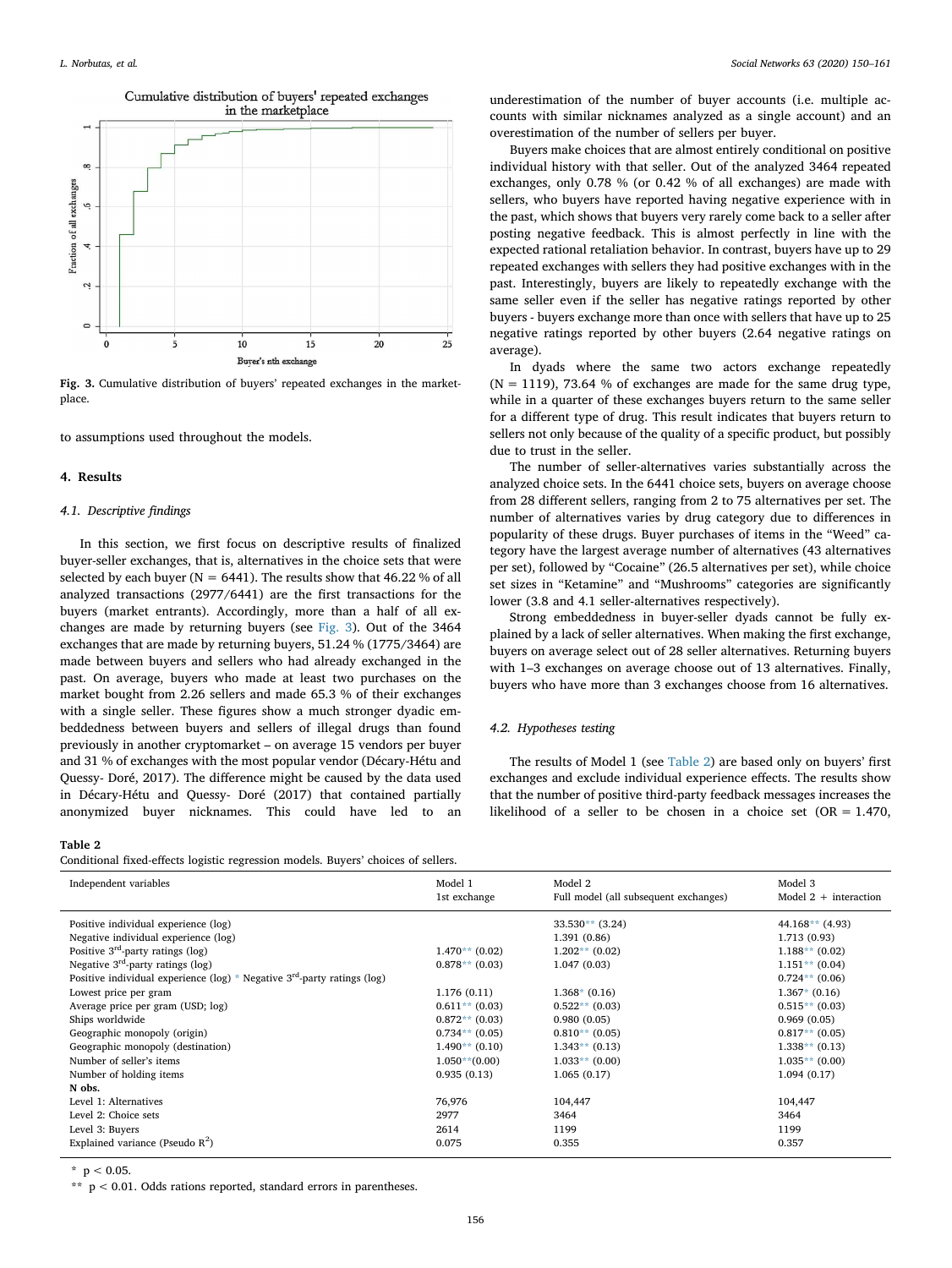$p < .01$ ). In contrast, the number of negative feedback messages decreases the odds of a seller to be chosen (OR =  $0.878$ , p < .01). For the first exchange, buyers choose based on both positive and negative ratings of each seller, as reported by previous buyers. Results also show that reputation considerations might be more important than price, as the seller who offers an item for the lowest price in the set is not significantly more likely to get selected at buyers' first exchange (OR = 1.176,  $p > .05$ ). On the other hand, price still plays a role, as sellers with higher average price are significantly less likely selected (OR = 0.611,  $p < .01$ ). Sellers that are the only ones shipping from a particular country in a choice set are less likely selected (OR = 0.734, p < .01). For buyers' first exchange, sellers who are the sole option for shipping to a particular country are more likely selected ( $OR = 1.490$ ). p < .01). These geographic effects remain significant throughout all models. The odds of being selected also rises with the number of items the sellers had posted in the marketplace (OR = 1.050,  $p < .01$ ), which could be related to seller's visibility in the website.

Results in Model 2 include only buyers' second and subsequent exchanges, when the effect of individual experience becomes possible. The model shows that buyers are overwhelmingly likely to choose sellers with whom they interacted in the past. Every positive experience with a seller increases the odds that same seller is chosen by a factor of 33.5 ( $p < .01$ ), which is in line with Hypothesis 1. Interestingly, negative individual experience does not significantly affect the likelihood of (not) choosing the same seller in the future ( $OR = 1.391$ ,  $p > .05$ ). We therefore find only partial evidence for Hypothesis 1. Once buyers' individual experience is taken into account, the effect of positive thirdparty information decreases only slightly (OR = 1.202, p < .01), while the effect of negative feedback becomes statistically insignificant (OR =  $1.047$ , p > .05). These results are in line with Hypothesis 2 only for positive third-party experience.

The two variables that measure individual experience increase the explained variance in Model 2 by 24.4 %. This figure is based on comparing Model 2 with the same model that excludes the two individual experience variables (not shown). The pseudo-R2 of this model is equal to 11.1 %. The results of a likelihood ratio test that compares the fit of the two models also shows a significant improvement of Model 2 over the model, which excludes the two individual experience variables. These results are in line with Hypothesis 3. Model 2 suggests that both, individual and third-party negative ratings are not statistically significant. We therefore reject Hypothesis 4.

Finally, Model 3 includes the interaction effect, which tests Hypothesis 5. Although negative 3rd-party ratings do not directly affect buyers choices as shown in Model 2, it decreases the effect of buyer's positive experience with a seller (OR =  $0.724$ , p < .01). While buyers are not less likely to choose sellers with more negative ratings based on findings in Model 2, they are less likely to come back to the same seller after positive exchanges if other buyers report negative experiences with that seller. These results are in line with theoretical expectations and confirm Hypothesis 5.

#### *4.3. Additional analyses*

The previous analyses were made under an assumption that only 5 star ratings are considered a positive signal, while 0–4 star ratings are a signal of negative or poor reputation. This assumption was based on the skewed distribution of ratings. In the following analyses, we test this assumption by varying the operationalization of negative ratings and changing it to 0–3 star, 0−2 star and 0−1 star ratings, while keeping the positive ratings at 5 stars.

Fig. 4 shows the results of Model 2 repeatedly run with the different operationalizations of negative ratings. The estimated odds ratios for different operationalizations are marked by different colors. The results show, that as the operationalization of negative ratings becomes more extreme (i.e. approaches 0−1 ratings), the estimated odds ratios change towards the hypothesized directions. The positive effects of

positive individual experience and positive third-party ratings become larger, while the negative effects become negative. The results for negative third-party ratings are only statistically insignificant for the original operationalization (0–4 ratings) and become negative and statistically significant in all other models. This shows that buyers might not consider all 0–4 star ratings a negative signal, or there might be individual heterogeneity in these considerations. These results provide further support for Hypotheses 1 and 2.

Fig. 5 shows the same procedure of alternative operationalizations applied to the interaction effect tested in Model 3. The top left panel shows the interaction effect in the original model, which shows that buyers are slightly more likely to choose sellers with whom they have no positive experience, the more negative ratings these sellers have. These results are counter-intuitive and in line with the previous interpretation – it is possible that buyers consider a fraction of "negative" 0–4 star ratings as a positive signal. The same interaction effect becomes increasingly more negative for all groups once more extreme operationalizations of negative ratings are taken into account. The interaction effects are statistically significant throughout the 4 different operationalizations in Fig. 4. The direction of the effects is stronger in the hypothesized direction, the more extreme the measure of negative ratings is used, which provides further support for Hypothesis 5.

Finally, the previous models used in the analyses cannot account for the fact that buyers, after receiving negative ratings are likely to leave the marketplace, instead of switching to another alternative within the marketplace (e.g. switch to buying drugs offline). This strategy could provide an alternative explanation for the null results of negative individual experience on seller's choice. We estimated a Cox proportional hazard model to analyze whether buyers are more likely to leave the market after at least one negative experience with any seller (see Fig. 6). Time is operationalized as the number of buyer's exchanges. Failure is operationalized as the date of the final observed exchange, if the feedback message was left at least 4 weeks before the end of data selection. We operationalize market exit as not making any orders for one month or more. The results show that buyers who have negative experience have a larger hazard of leaving the market, especially during initial exchanges in the marketplace (haz. ratio =  $1.344$ , p < .05). The gap becomes smaller in subsequent exchanges.

#### 5. Conclusions and discussion

In this paper, we analyzed how reputation affects buyers' trust in sellers, in a highly uncertain environment – a cryptomarket for illegal drugs. We add to the previous literature on reputation in online markets by focusing on decisions of buyers, instead of sellers' market outcomes. This allowed us to distinguish between two different levels of reputation effects - buyers' individual experience and third-party information effects. We add to the literature on embedded trust by studying dyadic and network learning mechanisms simultaneously in an empirical setting on a large scale.

Our results are generally in line with the main predictions of dyadic and network learning effects (Buskens and Raub, 2002). Buyers are more likely to trust sellers with whom they had positive experience in the past, or if they observe positive feedback from other buyers. The evidence is relatively weaker for negative experience - although buyers react to negative ratings from other buyers before making their first purchase, the effect of negative information on trust becomes less pronounced in subsequent exchanges.

Perhaps more importantly, we find that dyadic embeddedness effects on trust are stronger than those of network learning. Buyers' individual history of exchanges is a stronger predictor of their subsequent trust decisions than the third-party reputation information they observe. Despite having a rich set of seller alternatives and a significant amount of information about trustworthiness of each option on the market, buyers tend to repeatedly exchange with the same sellers they trusted in the past. Although cryptomarkets enable unprecedented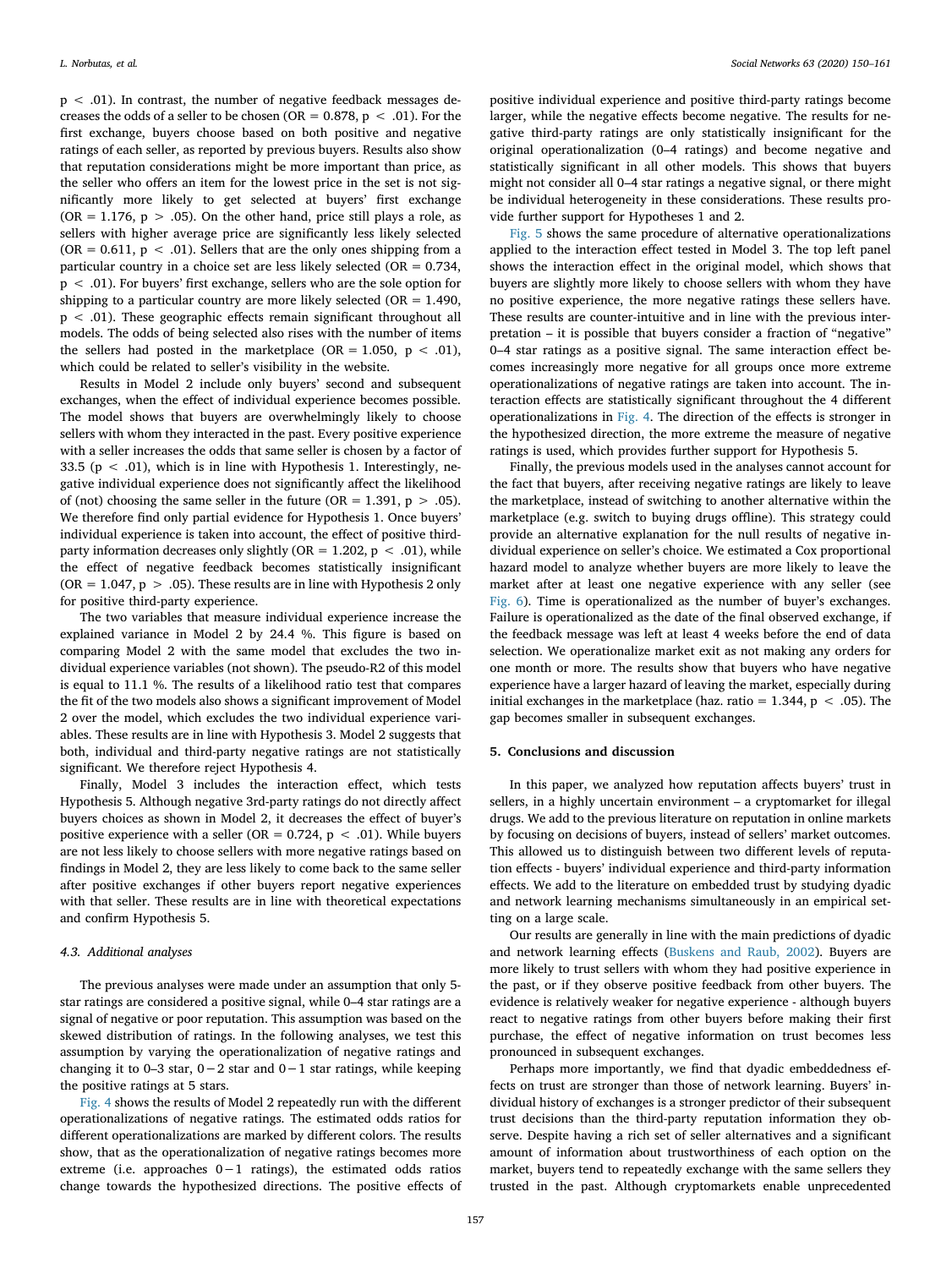

Estimated odds ratios by operationalization type of negative ratings

Fig. 4. Estimated Model 2 odds ratios by different operationalizations of negative ratings.



Estimated interaction effects by operationalization

Fig. 5. Estimated Model 3 interaction effects by different operationalizations of negative ratings.

access to multiple sources of illegal substances to end-users, it might be that high uncertainty pushes buyers to choose exchanges with few trusted sellers, much like they do in offline drug markets (Beckert and Wehinger, 2013; Chalmers and Bradford, 2013; Jacques et al., 2014).

This finding echoes those of Romero et al. (2016), who showed that the structure of communication networks between stock traders tends to "turtle up" when uncertainty increases – individuals cluster and focus their communication on strong ties and trusted company insiders, instead of reaching out to weak ties to obtain as much information as possible. In our case, similarly, buyers have the option to reduce their reliance on a single source of drugs, which is relevant given the reported police arrests and seller scams (Décary-Hétu and Quessy-Doré,

2017). Instead, online drug exchanges tend to "turtle up" as well, as buyers focus on few individually trusted market ties. Even though analysis of whether this tendency becomes stronger as uncertainty increases (e.g. after law enforcement marketplace shutdowns) is outside the scope of this paper, cryptomarkets offer a wide variety of cases where the effect of external shocks on trust and exchange network structure could be analyzed empirically.

Although, in line with dyadic learning theory, buyers reward cooperative sellers by choosing them repeatedly, we do not find the predicted retaliation effect after negative experiences. Instead of choosing a different seller, buyers become more likely to exit the marketplace. The use of the term 'exit' in this paper slightly differs from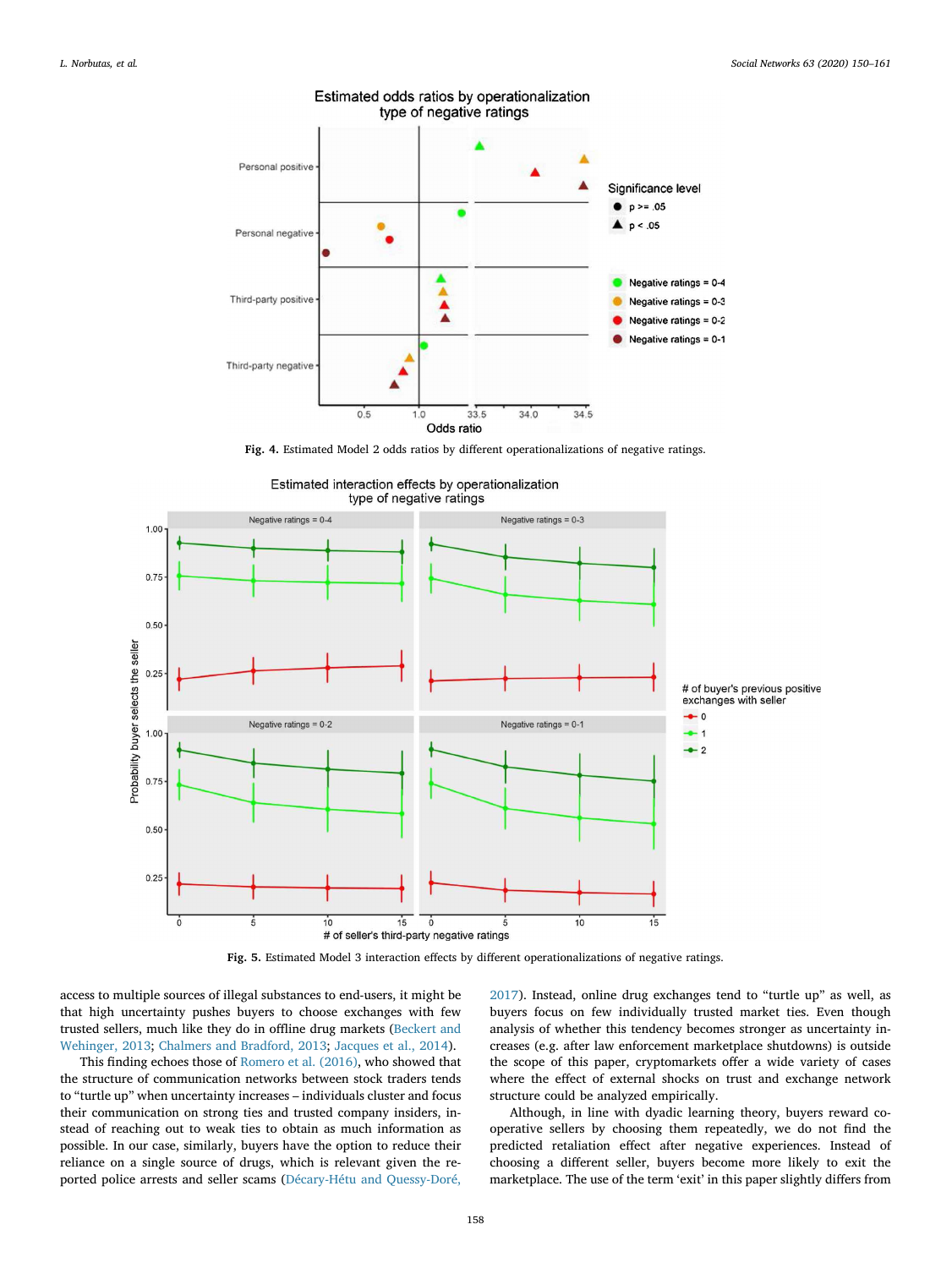

Fig. 6. Cox proportional hazards model of buyer leaving the marketplace based on having negative experience with at least 1 seller.

the one used in experimental research on Trust games (e.g. Buskens and Raub, 2002; Buskens, 2003) or Prisoner's dilemma games (e.g. Schuessler, 1989; Yamagishi et al., 1984) played in networks of actors, where it refers to the ability to select a different partner within a game. In our case, instead of choosing another partner, buyers opt out of the game for good. It is possible that after facing an abuse of trust, buyers turn to less risky sources for the same product. Given that online drug markets constitute a relatively small portion of global drug trade (Global Drug Survey, 2016), buyers might turn to offline sources, which could be interpreted as an 'exit' by selecting an offline drug dealer, instead of an online drug seller. It is difficult to test predictions about such behavior in this environment, since we cannot observe product and search costs of offline alternatives that buyers have (Yamagishi, 1988). An interesting future research avenue could be a test of whether cryptomarket buyers in countries with high "street" prices of specific drugs are less likely to leave cryptomarkets after negative experiences.

Interestingly, a tendency to leave the marketplace after receiving a negative rating has been found for sellers in a similar online environment (Norbutas, 2020). Sellers have an incentive to leave the marketplace early on if they receive a negative rating, since re-entering with a new nickname is less costly than rebuilding damaged reputation. This tendency might also partially explain why we do not find strong effects of negative third-party ratings on buyers' behavior – the 'worst' sellers might leave the market and no longer show up on buyers' list of alternatives. Taken together, these findings show that the 'exit' option is an important behavioral alternative to consider when analyzing reputation effects in risky environments.

We also find that negative signals from third parties can indirectly erode buyer's ongoing trust relation with a seller. The trust-decreasing effect of observed negative ratings is stronger for those, who have a positive exchange history with a given seller. We show that network learning not only directly affects trust of the buyer towards specific sellers, but also by moderating the effect of dyadic learning. Positive individual experience still outweighs the effect of information from other actors, however, since buyers are highly likely to return to a trusted seller with up to 15 observed negative ratings.

Taken together, our findings show that reputation effects play a crucial role in establishing trust in an uncertain market environment. However, not all reputation information is equally important when making trust decisions – individual history of exchanges plays a much stronger role than third-party information, and subsequently translates into strong dyadic embeddedness of actors in the exchange network.

# Appendix A

Negative experiences can be especially detrimental and lead actors to leave the market, instead of looking for alternatives. We show that cryptomarkets are a useful empirical environment with high uncertainty and non-trivial risks for the actors involved, excellent for testing social theories on trust and cooperation.

## *5.1. Limitations*

As mentioned previously, our analysis relies on a measure of transactions that is based on buyers' feedback messages. The usage of this measure leads to possible selectivity bias in our results, since buyers might systematically avoid leaving feedback after specifically positive or negative exchanges. Selectivity bias could partially explain the lack of findings regarding negative reputation and personal experience effects. We do not expect selectivity to have a strong impact on our findings regarding positive effects of dyadic embeddedness on trust, since buyers were previously found to be reluctant to leave feedback for the same seller more than once (Diekmann et al., 2014). Additionally, previous research on cryptomarkets has shown a strong correlation between each seller's number of sales reported in the website and the number of feedback messages (Aldridge and Décary-Hétu, 2014; Przepiorka et al., 2017; Hardy and Norgaard, 2016). Ideally, data on actual buyer-seller exchanges rather than feedback messages should be used in future studies.

Due to the nature of the TOR network, we also could not identify cases where individuals use several accounts. Although this problem holds for most analyses of online marketplaces, the use of multiple accounts for security purposes could be somewhat more prevalent in illegal contexts. This could also partially explain the high number of single-exchange buyer accounts found in the results. Future research should ideally obtain exchange data from cryptomarkets or other online marketplaces, to analyze the scope of this shortcoming in more detail.

The data set used here is a part of a larger collection of cryptomarket scrapes collected by Branwen et al. (2015), which is known to suffer from incompleteness (Décary-Hétu & Giommoni, 2017). Daily copies of cryptomarket websites have been found to have partially missing item pages. We compared the number of scraped item pages in every daily copy of Abraxas to the total number of items reported in the website´s homepage. The average completeness of collected marketplace items across the daily scrapes is 92.4 % (range: 26%–100%). Since every marketplace item is typically collected more than once in daily scrapes, we addressed this issue by using the most recent collected copy of each item´s page. We also aggregated individual items to the seller level in our analyses. Nevertheless, some seller level alternatives in choice sets might contain missing information on part of the items. We do not expect the missingness to be systematic, since it is caused by errors during automated scraping of webpages, rather than actions of the cryptomarket administrators or users. The results of this study should ideally be replicated with a fully complete set of cryptomarket items.

# Funding

This research was supported by the Netherlands Organisation for Scientific Research (NWO) Talent Grant [grant number: 406-15-106].

# Acknowledgements

We would like to thank our colleagues in the Department of Sociology in Utrecht University and the ICS for all the great feedback on previous versions of the paper. We are also grateful to Karen Cook and Paolo Parigi from Stanford University for their helpful comments.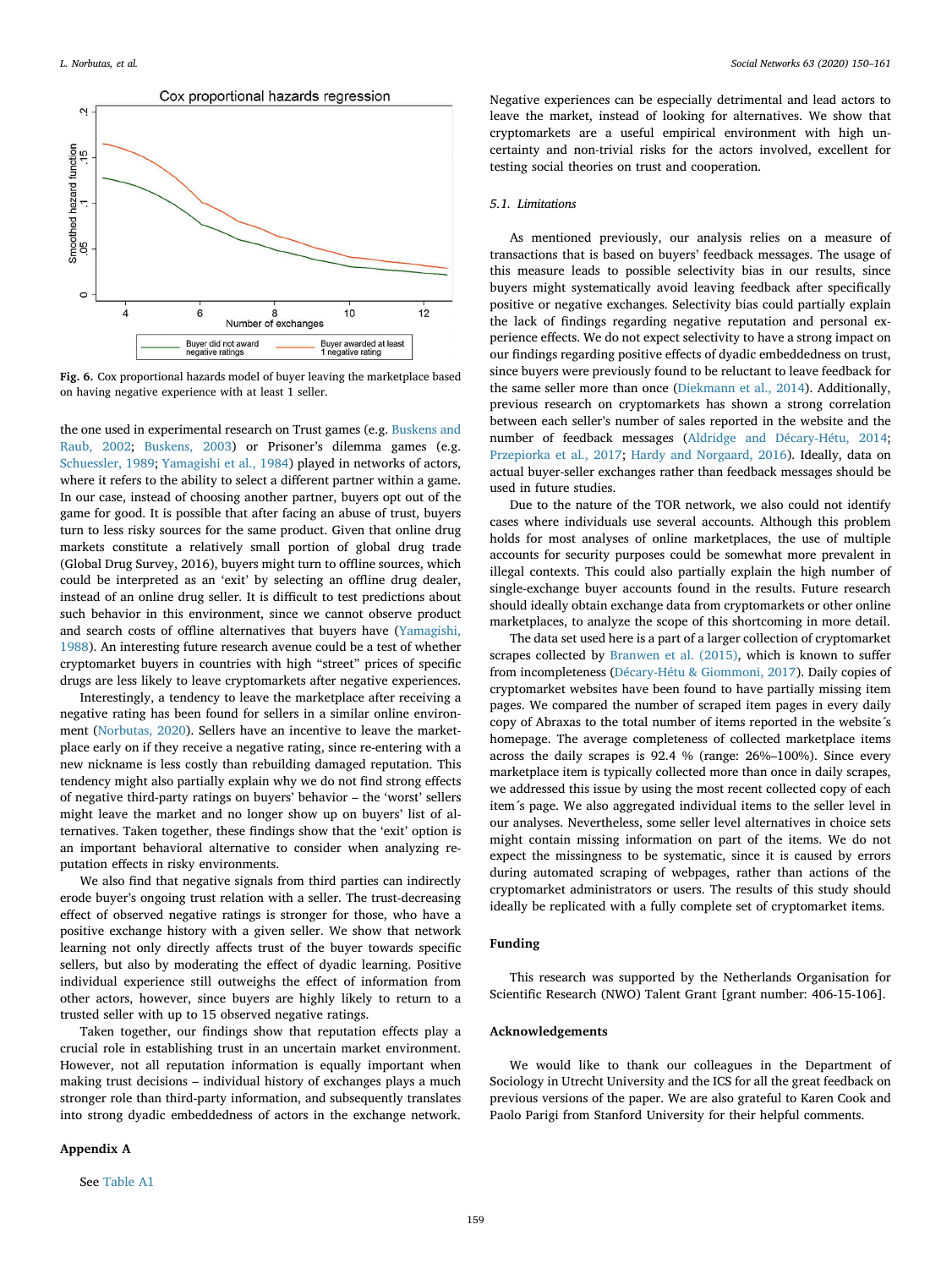#### Table A1

Conditional fixed-effects logistic regression models with seller account dummies. Buyers' choices of sellers.

| Independent variables                                                                      | Model 1<br>1st exchange | Model 2<br>Full model (all subsequent exchanges) | Model 3<br>Model $2 +$ interaction |
|--------------------------------------------------------------------------------------------|-------------------------|--------------------------------------------------|------------------------------------|
| Positive individual experience (log)                                                       |                         | $33.159**$ (3.13)                                | $48.017**$ (5.50)                  |
| Negative individual experience (log)                                                       |                         | 1.545(0.74)                                      | 1.861(0.82)                        |
| Positive $3rd$ -party ratings (log)                                                        | $1.126**$ (0.04)        | 1.039(0.04)                                      | 1.007(0.04)                        |
| Negative $3rd$ -party ratings (log)                                                        | $0.766**$ (0.04)        | $0.818**$ (0.05)                                 | 0.934(0.06)                        |
| Positive individual experience $(\log)^*$ Negative 3 <sup>rd</sup> -party ratings $(\log)$ |                         |                                                  | $0.648**$ (0.06)                   |
| Lowest price per gram                                                                      | $1.392**$ (0.15)        | 1.215(0.16)                                      | 1.227(0.16)                        |
| Average price per gram (USD; log)                                                          | $0.628**$ (0.05)        | $0.568**$ (0.05)                                 | $0.567**$ (0.05)                   |
| Ships worldwide                                                                            | $1.305*(0.15)$          | $1.497**$ (0.19)                                 | $1.508**$ (0.19)                   |
| Geographic monopoly (origin)                                                               | 0.935(0.07)             | 1.082(0.09)                                      | 1.085(0.09)                        |
| Geographic monopoly (destination)                                                          | $1.331**$ (0.13)        | 1.167(0.15)                                      | 1.152(0.15)                        |
| Number of seller's items                                                                   | $1.013*(0.00)$          | $1.031**$ (0.00)                                 | $1.031**$ (0.00)                   |
| Number of holding items                                                                    | $0.498**$ (0.10)        | $0.526**$ (0.09)                                 | $0.532*(0.10)$                     |
| Seller dummies $(N = 257)$                                                                 |                         | <b>Omitted</b>                                   |                                    |
| N obs.                                                                                     |                         |                                                  |                                    |
| Level 1: Alternatives                                                                      | 76,976                  | 104,447                                          | 104,447                            |
| Level 2: Choice sets                                                                       | 2977                    | 3464                                             | 3464                               |
| Level 3: Buyers                                                                            | 2614                    | 1199                                             | 1199                               |
| Explained variance (Pseudo $R^2$ )                                                         | 0.167                   | 0.418                                            | 0.243                              |

 $*$  p < 0.05

\*\*  $p < 0.01$ . Odds rations reported, standard errors in parentheses.

#### References

- Akerlof, G.A., 1978. The market for "lemons": quality uncertainty and the market mechanism. In: Diamond, P., Rothschild, M. (Eds.), Uncertainty in Economics. Academic Press, pp. 235–251.
- Aldridge, J., Askew, R., 2017. Delivery dilemmas: how drug cryptomarket users identify and seek to reduce their risk of detection by law enforcement. Int. J. Drug Policy 41, 101–109.
- Aldridge, J., Décary-Hétu, D., 2014. Not an' Ebay for Drugs': the Cryptomarket' Silk Road' As a Paradigm Shifting Criminal Innovation. Available at SSRN: 2436643.
- Axelrod, R., 1984. The Evolution of Cooperation. Basic Books, New York.
- Barratt, M.J., Aldridge, J., 2016. Everything you always wanted to know about drug cryptomarkets\*(\* but were afraid to ask). Int. J. Drug Policy 35, 1–6. Barrera, D., 2008. The social mechanisms of trust. Sociologica 2 (2), 1-32.
- Barrera, D., Buskens, V., 2009. Third-party effects. In: Cook, K.S., Snijders, C., Buskens, V., Cheshire, C. (Eds.), eTrust: Forming Relationships in the Online World. Russell
- Sage Foundation, pp. 37–72. Barrera, D., van de Bunt, G., 2009. Learning to trust: networks effects through time. Eur.
- Sociol. Rev. 25 (6), 709–721. Beckert, J., Wehinger, F., 2013. In the shadow: illegal markets and economic sociology. Socioecon. Rev. 11 (1), 5–30.
- Bolton, G.E., Katok, E., Ockenfels, A., 2004. How effective are electronic reputation mechanisms? An experimental investigation. Manage. Sci. 50 (11), 1587–1602.

Branwen, G., Christin, N., Décary-Hétu, D., Munksgaard, R., 2015. StExo and El Presidente. Dark Net Market Archives 2011–2015 Retrieved 26th Jan 2016 from. www.gwern.net/DNM%20archives.

- Broséus, J., Rhumorbarbe, D., Mireault, C., Ouellette, V., Crispino, F., Décary-Hétu, D., 2016. Studying illicit drug trafficking on Darknet markets: structure and organisation from a Canadian perspective. Forensic Sci. Int. 264, 7–14.
- Buskens, V., 2002. Social Networks and Trust Volume 30 Springer Science & Business Media.
- Buskens, V., 2003. Trust in triads: effects of exit, control, and learning. Games Econ. Behav. 42 (2), 235–252.
- Buskens, V., Raub, W., 2002. Embedded trust: control and learning. Advances in Group Processes 167–202.
- Buskens, V., Raub, W., 2013. Rational choice research on social dilemmas: embeddedness effects on trust. In: Wittek, R., Snijders, T.A., Nee, V. (Eds.), The Handbook of Rational Choice Social Research. Stanford University Press, pp. 113–150.
- Buskens, V., Raub, W., van der Veer, J., 2010. Trust in triads: an experimental study. Soc. Networks 32 (4), 301–312.
- Buskens, V., Frey, V., Raub, W., 2018. Trust games. In: Uslaner, E.M. (Ed.), The Oxford Handbook of Social and Political Trust, pp. 305–336.
- Chalmers, J., Bradford, D., 2013. Methamphetamine users' perceptions of exchanging drugs for money: does trust matter? J. Drug Issues 43 (3), 256–269.
- Christin, N., 2013. Traveling the silk Road: a measurement analysis of a large anonymous online marketplace. In: Proceedings of the 22nd International Conference on World Wide Web. ACM. pp. 213–224.
- Coleman, J.S., 1990. Foundations of Social Theory. Belknap Press of Harvard University Press, Cambridge, Mass.
- Décary-Hétu, D., Giommoni, L., 2017. Do police crackdowns disrupt drug cryptomarkets? A longitudinal analysis of the effects of Operation Onymous. Crime, Law and Social Change 67 (1), 55–75.
- Décary-Hétu, D., Quessy-Doré, O., 2017. Are repeat buyers in cryptomarkets loyal

customers? Repeat business between dyads of cryptomarket vendors and users. Am. Behav. Sci. 61 (11), 1341–1357.

- Décary-Hétu, D., Paquet-Clouston, M., Aldridge, J., 2016. Going international? Risk taking by cryptomarket drug vendors. Int. J. Drug Policy 35, 69–76.
- Dellarocas, C., 2003. The digitization of word of mouth: promise and challenges of online feedback mechanisms. Manage. Sci. 49 (10), 1407–1424.
- Diekmann, A., Jann, B., Przepiorka, W., Wehrli, S., 2014. Reputation formation and the evolution of cooperation in anonymous online markets. Am. Sociol. Rev. 79 (1), 65–85.

DiMaggio, P., Louch, H., 1998. Socially embedded consumer transactions: for what kinds of purchases do people most often use networks? Am. Sociol. Rev. 63 (5), 619–637.

- Duxbury, S.W., Haynie, D.L., 2018a. Building them up, breaking them down: topology, vendor selection patterns, and a digital drug market's robustness to disruption. Soc. Networks 52, 238–250.
- Duxbury, S.W., Haynie, D.L., 2018b. The network structure of opioid distribution on a darknet cryptomarket. J. Quant. Criminol. 34 (4), 921–941.
- Glückler, J., Armbrüster, T., 2003. Bridging uncertainty in management consulting: the mechanisms of trust and networked reputation. Organ. Stud. 24 (2), 269–297.
- Granovetter, M., 1985. Economic action and social structure: the problem of embeddedness. Am. J. Sociol. 91 (3), 481–510.
- Guido, P., Czapinski, J., 1990. Positive-negative asymmetry in evaluations: the distinction between affective and informational negativity effects. Eur. Rev. Soc. Psychol. 1 (1), 33–60.
- Hardy, R.A., Norgaard, J.R., 2016. Reputation in the Internet black market: an empirical and theoretical analysis of the Deep Web. J. Inst. Econ. 12 (3), 515–539.
- Hijikata, Y., Ohno, H., Kusumura, Y., Nishida, S., 2007. Social summarization of text feedback for online auctions and interactive presentation of the summary. Knowledge Based Syst. 20 (6), 527–541.
- Jacques, S., Wright, R., Allen, A., 2014. Drug dealers, retaliation, and deterrence. Int. J. Drug Policy 25 (4), 656–662.
- Kollock, P., 1993. An eye for an eye leaves everyone blind: cooperation and Accounting Systems. Am. Sociol. Rev. 58 (6), 768–786.
- Kollock, P., 1999. The production of trust in online markets. Adv. Group Process. 16 (1), 99–123.
- Labianca, G., Brass, D.J., 2006. Exploring the social ledger: negative relationships and negative asymmetry in social networks in organizations. Acad. Manag. Rev. 31 (3), 596–614.
- Lawler, E.J., 2001. An affect theory of social exchange. Am. J. Sociol. 107 (2), 321–352. Martin, J., 2014. Lost on the Silk Road: online drug distribution and the cryptomarket.
- Criminol. Crim. Justice 14 (3), 351–367. McFadden, D., 1974. The measurement of urban travel demand. J. Public Econ. 3 (4), 303–328.
- Moeller, K., Munksgaard, R., Demant, J., 2017. Flow my FE the vendor said: exploring violent and fraudulent resource exchanges on cryptomarkets for illicit drugs. Am. Behav. Sci. 61 (11), 1427–1450.
- Morselli, C., Décary-Hétu, D., Paquet-Clouston, M., Aldridge, J., 2017. Conflict management in illicit drug cryptomarkets. Int. Crim. Justice Rev. 27 (4), 237–254.
- Munksgaard, R., Demant, J., 2016. Mixing politics and crime–The prevalence and decline of political discourse on the cryptomarket. Int. J. Drug Policy 35, 77–83.
- Norbutas, L., 2018. Offline Constraints in Online Drug Marketplaces: An Exploratory Analysis of a Cryptomarket Trade Network. International Journal of Drug Policy 56, 92–100.
- Norbutas, L., 2020. Trust on the Dark Web: An analysis of illegal online drug markets [Unpublished doctoral dissertation]. Utrecht University, Utrecht, the Netherlands.